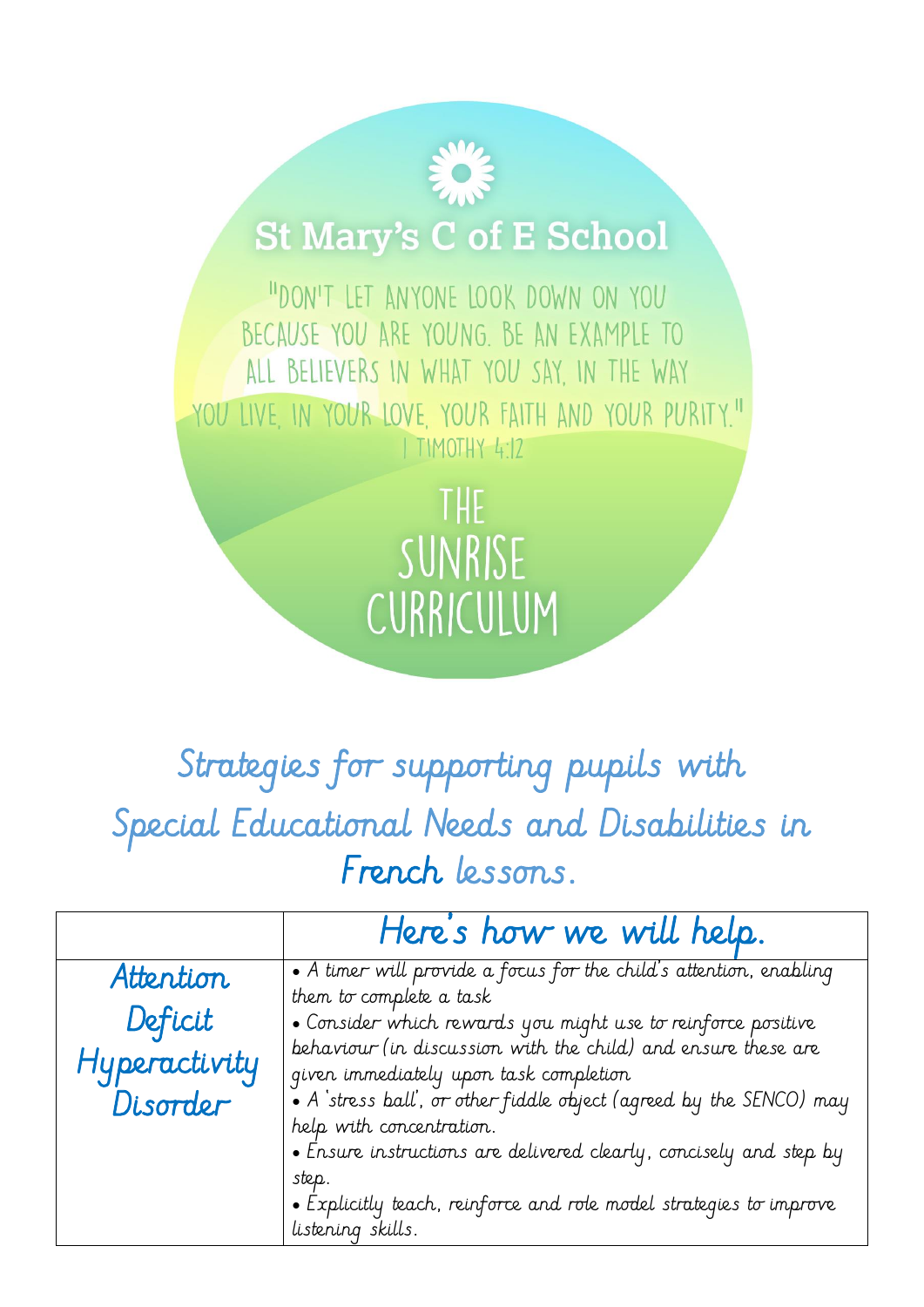|          | • Encourage the use of pictures, or diagrams to represent thoughts        |
|----------|---------------------------------------------------------------------------|
|          | and ideas                                                                 |
|          | $\bullet$ Use subtle, visual pre-agreed cues, to remind the child when    |
|          | they are off task, or behaviour is inappropriate                          |
|          | $\bullet$ Provide a mix of activities to suit a range of learning styles, |
|          | especially including kinaesthetic activities. With this in mind, plan     |
|          | in sensory breaks to allow for the release of excess energy. (An          |
|          | active job might be useful strategy to break up the lesson).              |
|          | Seating plans are very important for the child                            |
| Anxiety  | with anxiety. Let them know before the lesson if the                      |
|          | usual seating plan is due to change during the                            |
|          | activity.                                                                 |
|          | Carefully plan groupings/pairings and be aware                            |
|          | of who the child feels most comfortable with sitting                      |
|          | next to and having them support them with their                           |
|          | work.                                                                     |
|          | Lrsure the child is prepared and knows what to                            |
|          | expect prior to the lesson. This may include a list of                    |
|          | vocabulary that will be covered, the activities involved                  |
|          | etc.                                                                      |
|          | Consider the use of a 'help' card, which the                              |
|          | child can use if they feel anxious/overwhelmed, so                        |
|          | that they can go somewhere to calm down.                                  |
|          | • Take time to build a good, trusting relationship with                   |
| Autism   | the child. This will also help adults understand the most                 |
| Spectrum | appropriate way to respond to any behaviour, at a given                   |
| Disorder | time                                                                      |
|          | Ask the child where they would prefer to sit in the                       |
|          | classroom. Avoid changing this seating plan without                       |
|          | plenty of warning, as this could cause anxiety. Think                     |
|          | carefully about who is sat near to the child, as they may                 |
|          |                                                                           |
|          | feel uncomfortable around certain children who may be a                   |
|          | trigger for them                                                          |
|          | • When planning group work, ask the child who they                        |
|          | would prefer to work with, or offer the chance to work                    |
|          | by themselves (or with their TA). Ensure that                             |
|          | groups/pairs are carefully planned to provide                             |
|          | supportive/positive role models                                           |
|          | $\bullet$ ) Ensure that both the child and their TA are prepared          |
|          | for what is coming up next and what the lesson is                         |
|          | about, so that they know the expectations. Ensure you                     |
|          |                                                                           |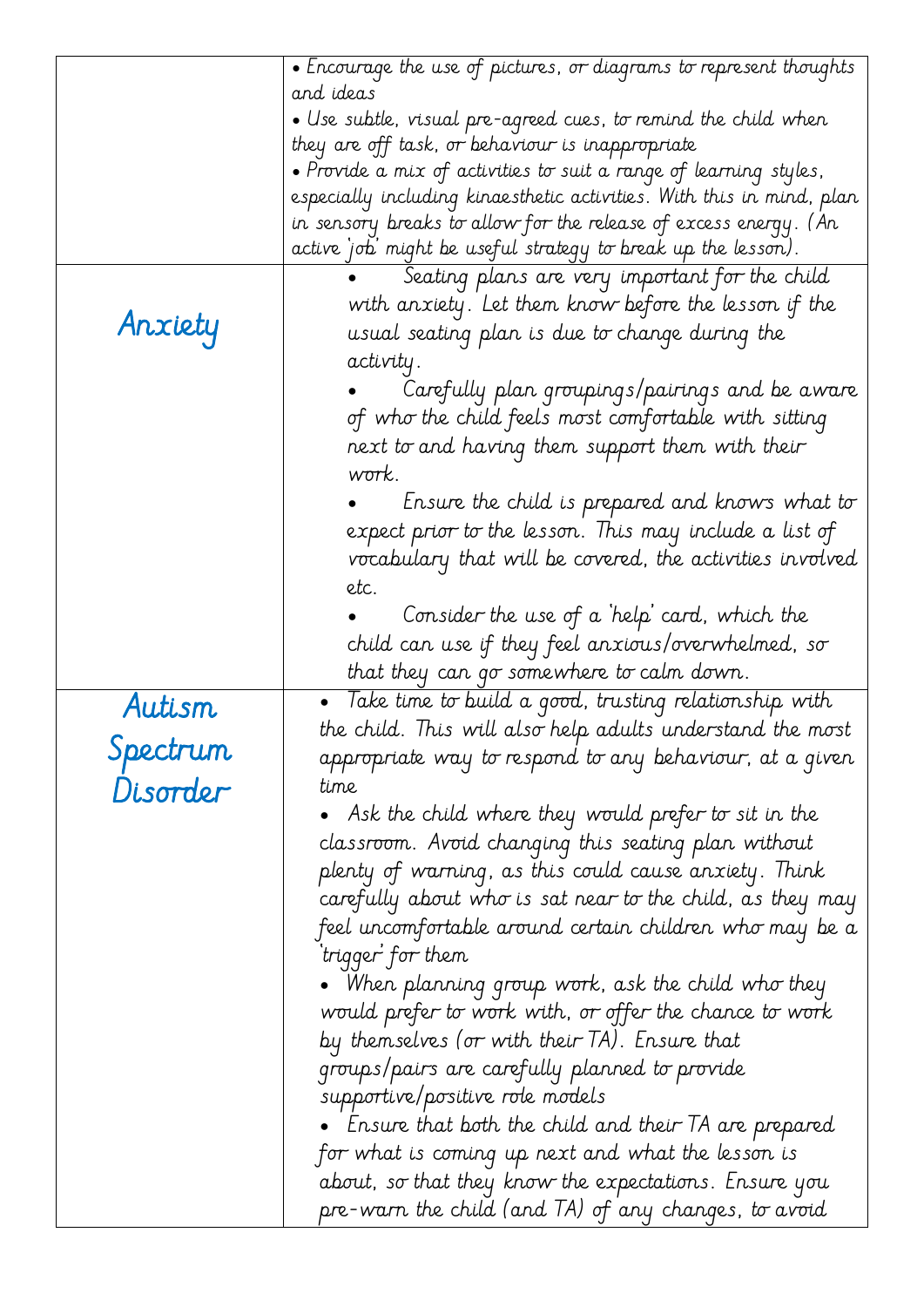|             | anxiety and allow them both time to prepare for the                   |
|-------------|-----------------------------------------------------------------------|
|             | change                                                                |
|             | $\bullet$ Be mindful of sensory processing difficulties and           |
|             | ensure the learning environment is neither over, or under,            |
|             | stimulating for the child                                             |
|             | $\bullet$ Provide a safe, familiar calm down space for the            |
|             | child, so that they can have sensory breaks when needed               |
|             | • If the child's behaviour becomes challenging, it is                 |
|             | important to remember that this is often communicating a              |
|             | need, or difficulty. Look beyond the behaviour and ask                |
|             | for support from the SENCO if necessary. Sometimes, the               |
|             | child may just need time out from the class in their calm             |
|             | down space and may then feel ready to return again                    |
|             | to the class.                                                         |
|             |                                                                       |
|             | Display in class what is coming up next.                              |
|             | $\bullet$ Role model and encourage positive and supportive            |
|             | behaviour to the child's peers.                                       |
|             | Provide written instructions, printed diagrams and<br>$\bullet$       |
| Dyscalculia | personalised worksheets with a worked example (where                  |
|             | appropriate/relevant) for the child to follow.                        |
|             | Tracking from the whiteboard to paper may be difficult.<br>$\bullet$  |
|             | Share the lesson with the child, so they can follow it on             |
|             | a laptop (if used).                                                   |
|             | Provide print outs of diagrams and visual support in                  |
|             | lessons.                                                              |
|             | The child may work slower than peers. Be sensitive to                 |
|             | this and supportive of any additional time/repetition they            |
|             | may need.                                                             |
|             | The child may become easily overwhelmed and anxious;                  |
|             | they may shut down and employ avoidance strategies.                   |
|             | You can interrupt this cycle by scaffolding the child's               |
|             | work and supporting them.                                             |
|             | Keep sentences and written instructions short and simple<br>$\bullet$ |
|             | to read                                                               |
| Dyslexia    | Check reading ages and ensure any work is differentiated              |
|             | appropriately                                                         |
|             | Use pastel shades of paper (cream is a good alternative               |
|             | to white)                                                             |
|             | Avoid black text on a white background and light text on              |
|             | a dark background                                                     |
|             | Consider using visual representations (flow charts,                   |
|             | illustrations, diagrams) to break up large sections of text,          |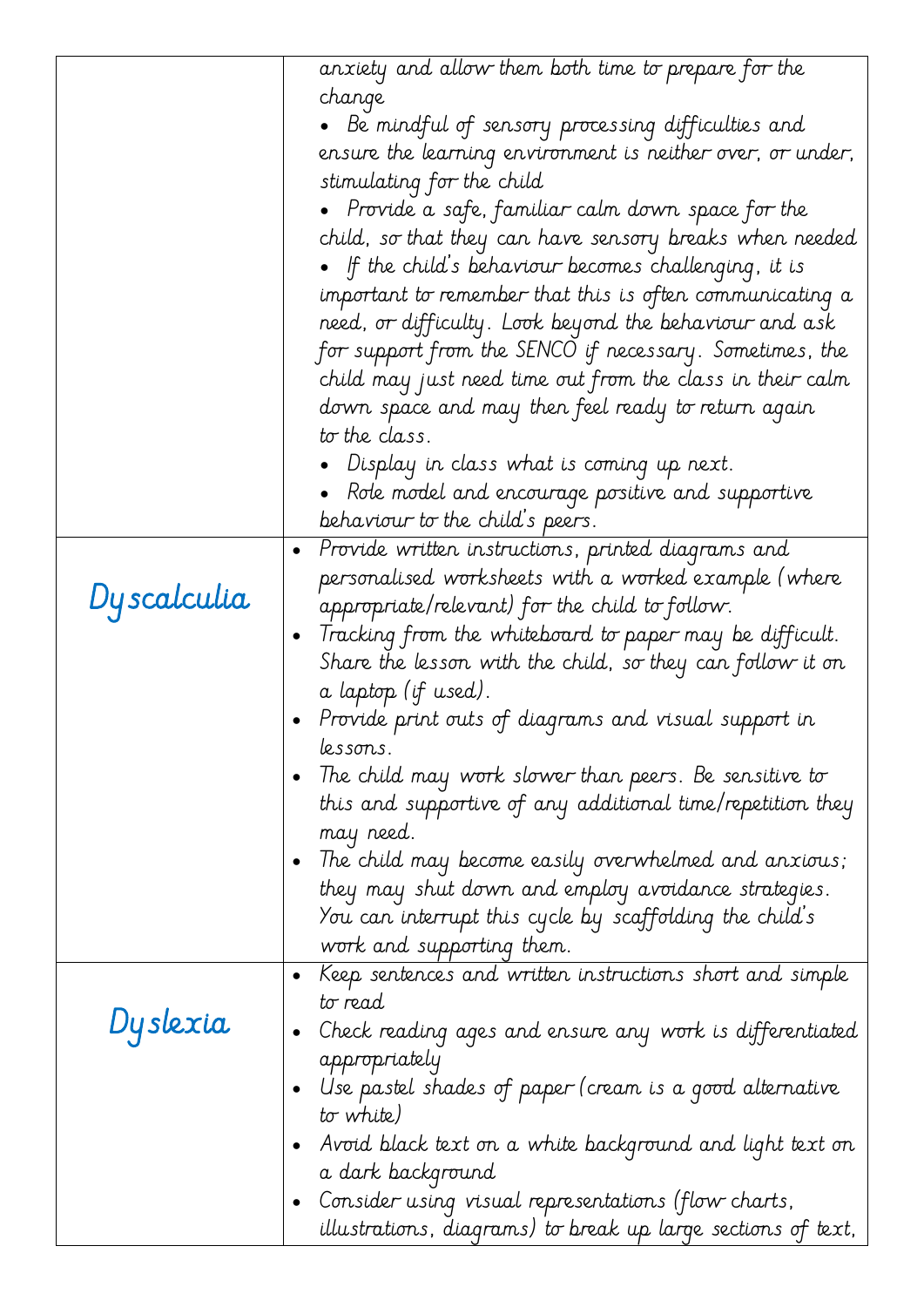|            | or to explain a particular point in a visual, rather than a            |
|------------|------------------------------------------------------------------------|
|            | written, way.                                                          |
|            | Avoid underlining and italics.                                         |
|            | Use bold text for titles $\alpha$ sub-headings, or to draw             |
|            |                                                                        |
|            | attention to important information, or key vocabulary.                 |
|            | Leave plenty of space to write a response on worksheets.               |
|            | A personalised, coloured overlay, or ruler may help cut<br>$\bullet$   |
|            | down on visual contrast and help `stabilise' any written               |
|            | materials. It may be worth trying a variety of colours to              |
|            | work out the best to use.                                              |
|            | Help the child to learn and understand any specific<br>$\bullet$       |
|            | vocabulary. This may be done visually, practically                     |
|            | and/or during a pre-teach session to build the child's                 |
|            | confidence before the lesson.                                          |
|            | Be supportive of the child if they don't want to speak                 |
|            | aloud in front of the class (either offering to speak for              |
|            | them, asking a friend to read it, or checking with them                |
|            | beforehand if they would like it shared).                              |
|            | Clarify rules and expectations, using unambiguous<br>$\bullet$         |
|            | language.                                                              |
| Dyspraxia  | Allow extra time to complete work, with movement/<br>$\bullet$         |
|            | sensory breaks when needed.                                            |
|            | Allow time to settle, especially if the lesson is after a<br>$\bullet$ |
|            | breaktime/lunchtime, as transitions are challenging.                   |
|            | Give the child plenty of warning that the lesson is due to             |
|            | end.                                                                   |
|            | Ensure any videos/films used are captioned, or a<br>$\bullet$          |
|            | suitable alternative way is provided.                                  |
| Hearing    | Provide any important information/instructions about the<br>$\bullet$  |
| Impairment | lesson in writing, as well as verbally. In addition,                   |
|            | provide (in a written format) any lists of subject-specific            |
|            | vocabulary and technical terms.                                        |
|            | Repeat clearly any questions asked by other students in                |
|            | class before giving a response.                                        |
|            | Assist with lip reading by doing the following:- ensure<br>$\bullet$   |
|            | your face is clearly visible at all times when speaking                |
|            | and sitting directly opposite the child whenever possible.             |
|            | Seating the child so that they can see others in the class             |
|            | (where possible).                                                      |
|            | - ensuring the lighting is adjusted so that it is not too              |
|            | dark.                                                                  |
|            | Be aware of the specific circumstances for the child and<br>$\bullet$  |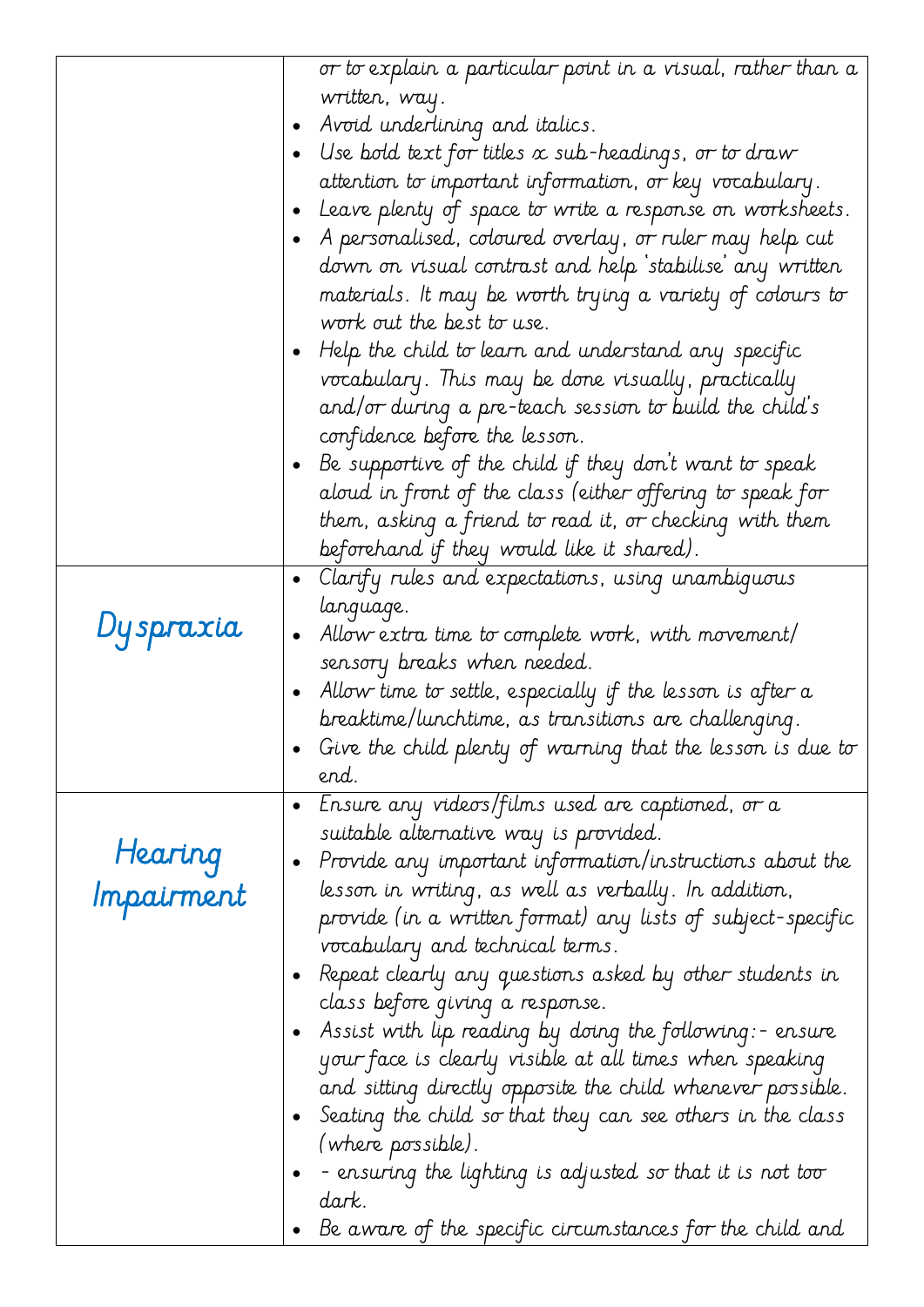|                         | adapt accordingly.                                                      |
|-------------------------|-------------------------------------------------------------------------|
|                         | Let the child leave and return to the classroom discreetly              |
|                         | and without having to get permission whenever they                      |
| <i>loileting Issues</i> | need the toilet.                                                        |
|                         | Sit the child close to the door so that they can leave the<br>$\bullet$ |
|                         | classroom, discreetly.                                                  |
|                         | Support the child to overcome problems with<br>$\bullet$                |
| Cognition and           | understanding instructions and task requirements by                     |
| Learning                | using visual timetables                                                 |
| Challenges              | Provide a word bank, with key vocabulary for the<br>$\bullet$           |
|                         | topic/area being studied.                                               |
|                         | Provide a writing frame to help structure work.<br>$\bullet$            |
|                         | Keep Powerpoint slides simple and uncluttered. Highlight<br>$\bullet$   |
|                         | key information.                                                        |
|                         | Carefully plan and differentiate work, breaking it down                 |
|                         | into small manageable tasks.                                            |
|                         | Provide time to consider questions, process and formulate<br>$\bullet$  |
|                         | an answer.                                                              |
|                         | Slow down and/or reduce the number of words that you<br>$\bullet$       |
|                         | use.                                                                    |
|                         | Go over key vocabulary and ideas to check                               |
|                         | understanding.                                                          |
|                         | Repeat information in different ways, varying the                       |
|                         | vocabulary you use.                                                     |
|                         | Also, keep instructions simple.                                         |
|                         | Use structured questioning to support and help the child                |
|                         | to answer by scaffolding their response.                                |
|                         | - Encourage the child to make a mind map, or other visual               |
|                         | representation of what they already know and use that                   |
|                         | as a starting point to teach next steps.                                |
|                         | Be aware of the specific communication difficulties the<br>$\bullet$    |
| Speech,                 | child may have.                                                         |
| Language +              | Be aware of the level of language the child is using and<br>$\bullet$   |
| Communication           | use a similar level to ensure they understand.                          |
|                         | Do not rush, or interrupt the child.<br>$\bullet$                       |
| Needs                   | Slow down your rate of speech by using pausing and<br>$\bullet$         |
|                         | give the child lots of time to process and reply.                       |
|                         | Allow time for the child to finish what they are saying,                |
|                         | don't finish it for them.                                               |
|                         | Keep language simple by breaking long sentences into                    |
|                         | short separate ideas.                                                   |
|                         | Provide plenty of repetition (activities and vocabulary).               |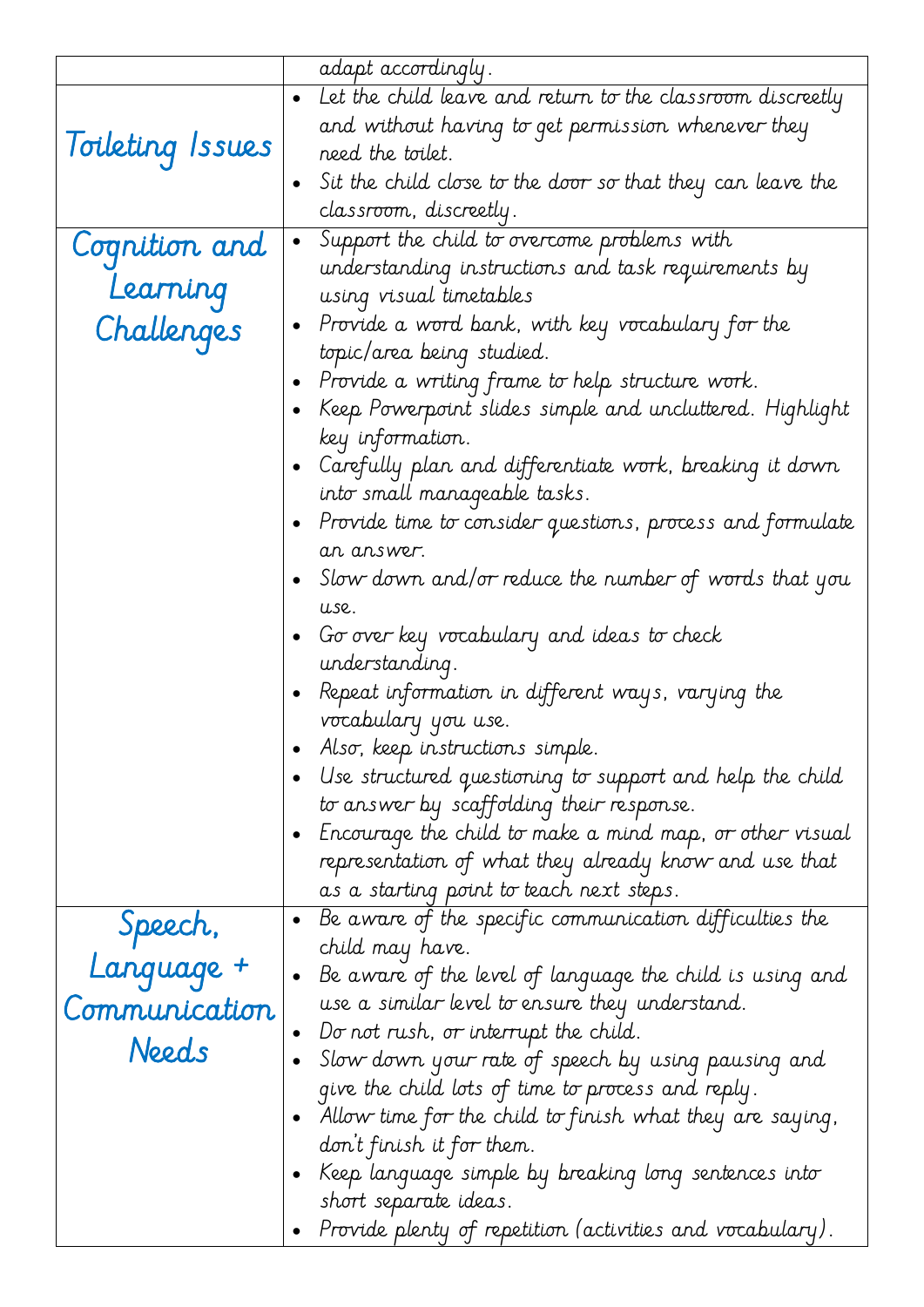|                       | Use non-verbal clues to back up what you are saying<br>eg: gestures.<br>Ensure adults are providing a clear language model and<br>expand what the child says, by repeating their words<br>back to them correctly, without pointing out their errors.<br>Reduce the number of questions you ask and make sure<br>$\bullet$<br>you give time to answer.<br>If you do need to ask questions in front of the class, try<br>to use closed questions, as these require only a 'yes <i>T</i> no'<br>answer, which will reduce anxiety.<br>Use signs, symbols and visual timetables to support                                                                                                                                                                                                                                                                                                                                                                                                                                                                           |
|-----------------------|------------------------------------------------------------------------------------------------------------------------------------------------------------------------------------------------------------------------------------------------------------------------------------------------------------------------------------------------------------------------------------------------------------------------------------------------------------------------------------------------------------------------------------------------------------------------------------------------------------------------------------------------------------------------------------------------------------------------------------------------------------------------------------------------------------------------------------------------------------------------------------------------------------------------------------------------------------------------------------------------------------------------------------------------------------------|
| Tourette<br>Syndrome  | communication.<br>Motor and vocal tics may make the child reluctant to<br>$\bullet$<br>read aloud, ask/answer questions, or ask for help. Be<br>understanding of this and support the child to feel<br>involved and able to participate.<br>Be mindful when planning activities, that the child may<br>experience sensory processing difficulties, where they<br>may be either overresponsive, or under responsive to<br>sensory stimuli, eg: noise, clothing, textures.<br>Trauma Informed adults in all classrooms<br>$\bullet$                                                                                                                                                                                                                                                                                                                                                                                                                                                                                                                                |
| Experienced<br>Trauma | Positive and restorative classroom environment<br>Very carefully check through the lesson content prior to<br>$\bullet$<br>the session and look at it through the eyes of the child's<br>context and background. There may be obvious trigger<br>points that can be planned for and managed prior to the<br>lesson, with some elements needing to be avoided.<br>Equally, there may be trigger points in the lesson, which<br>may not be so clear from the outside. Ensure that the<br>classroom environment, available adults and overall<br>support for the child is strongly in place should this<br>arise.<br>Provide a safe and familiar calm down space for the<br>child to use during times when they feel overwhelmed or<br>emotionally dysregulated. The child may also need access<br>to a space to exercise, so that they can have regular<br>learning/ sensory breaks.<br>Consider the use of a 'help' card (or small item) for the<br>child to use to signal that they are finding the situation<br>tricky, without having to vocalise any details. |